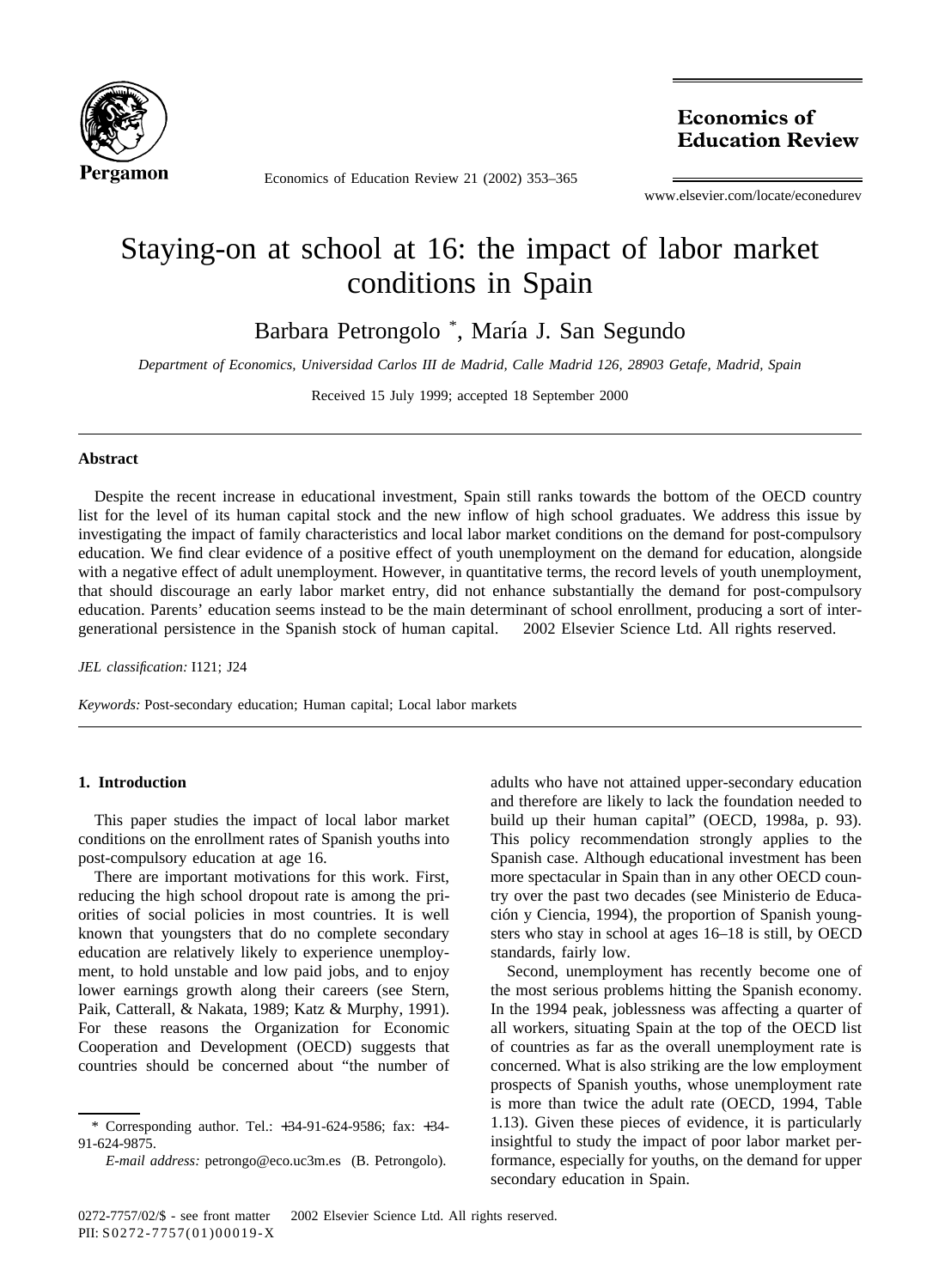On the one hand, it can be argued that high youth unemployment rates may drive young people to postpone their entrance into the labor market, by reducing the expected gains from job search and therefore the opportunity cost of their educational investment. This mechanism tends to generate a positive effect of current youth unemployment on the probability of staying-on at school after the completion of compulsory education. On the other hand, an increase in adult unemployment may increase the probability of expected future unemployment, which reduces the returns to education, and hence the demand for schooling. Furthermore, higher prime age unemployment may imply tighter budget constraints for families with teenage children, therefore discouraging enrollment into post-compulsory education. The combination of these last two effects should deliver a negative impact of unemployment on enrollment rates (see Micklewright, Pearson, & Smith, 1990).

The relationship between enrollment rates and economic conditions has been studied in the literature on the demand for education at different levels, providing somewhat mixed evidence. Pissarides (1981) finds a positive effect of the aggregate, adult rate of unemployment in a time-series model for the determination of the enrollment rate into post-compulsory education in Britain. Enrollment rates seem instead almost unaffected by the youth unemployment rate. A similar effect of the adult rate in Britain has also been documented on individual data (Rice, 1987; Micklewright et al., 1990; Bennet, Glennerster, & Nevison, 1992). These contributions therefore seem to deliver an impact of labor market performance on enrollment rates that mainly works through its effect on the return to youth job search.

For the United States, the time-series analysis by Mattila (1982) finds a positive effect of the general unemployment rate on male school enrollment. A positive impact is also documented on micro-data by Corman (1983), and is interpreted as an opportunity cost effect. The relative unemployment rate of the skilled is also included in Corman's work, as a proxy for the returns to education, but it turns out to have the expected impact on enrollment only in very few specifications. Work on college-level data by Grubb (1988) finds instead that university enrollment is not especially sensitive to labor market conditions. More recently, Betts and McFarland (1995) distinguish the effect of youth versus adult unemployment on new enrollments on a sample of US community colleges. They find a positive effect of both unemployment rates on full-time education demand, but the effect of youth unemployment turns negative when it comes to part-time education demand.

Finally, for the Spanish case, previous work has mainly focused on the determinants of the demand for higher education. González López-Valcárcel and Dávila Quintana (1998) find a non-significant effect of unemployment on the demand for higher education in general,

while a negative effect is detected by Modrego (1987) on the choice of enrolling into 5- versus 3-years degrees. More recently, Albert Verdú (2000) finds instead a positive impact of unemployment on the demand for higher education in Spain.

It may be argued that these mixed results are at least partly the effect of the lack of the adequate unemployment control (in some cases), as well as the level of aggregation used for the characterization of local labor markets. In our analysis, we intend to identify the two contrasting effects of unemployment on the demand for post-compulsory education in Spain. This is done by conditioning enrollment rates at 16 on two unemployment concepts. We use the unemployment rate of youths aged 16–24 as a proxy for the opportunity cost of remaining in the schooling system. The general unemployment rate is instead included as a signal of poor employment prospects for the future, and/or as an indicator of budgetary restrictions. The use of both controls delivers quite clear-cut evidence: staying-on rates respond in fact positively to youth unemployment and negatively to adult unemployment for both males and females. The quantitative impact of youth and adult unemployment on the demand for education is then contrasted with the effect of usual family background controls such as parents' education and occupation.

For this purpose, we use three cross-sections of youths, interviewed within the Spanish Labor Force Survey (EPA) in the second quarter of 1987, 1991 and 1996, respectively. In particular, for 1991, the availability of data from the Census of Population allows to match individual record files with very detailed information on unemployment rates by sex, age and educational qualification at the provincial level, and a number of other provincial indicators. We argue that entering the local (provincial) labor market best represents the alternative to schooling for youths aged 16, that tend to live with their parents. Provinces can adequately be considered as self-contained labor markets where young workers live and may look for a job. Search channels mostly used by youngsters such as local newspapers and public unemployment offices are in fact organized on a provincial basis.

The organization of this paper is as follows. Section 2 presents a brief overview of the stylized facts that we address. In Section 3 the main characteristics of secondary education in Spain are summarized, and Spanish enrollment rates are compared with those of other OECD countries. Section 4 describes our framework for the study of staying-on rates and the data used. Section 5 presents our estimation results. Section 6 concludes and summarizes the main findings.